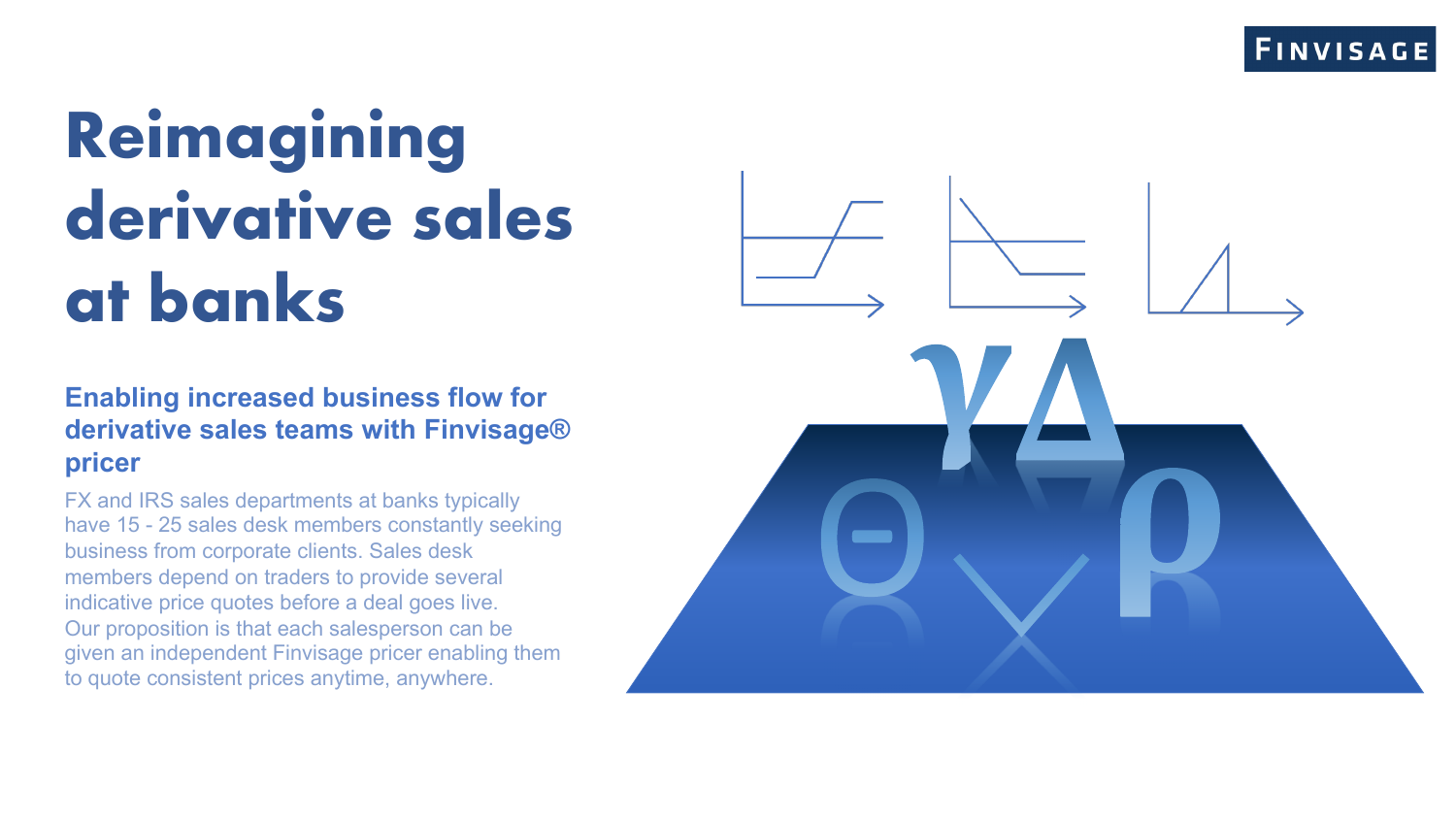**Do you wish that each member of your FX and IRS sales teams could independently price and react faster to client needs?** 

**Do you wish that it was modern, works on portable devices, secure, intuitive, easy to learn, accurate, backed by a team of traders, extremely competitive on price?**

**We are a group of traders, mathematicians, and technology leaders who have come together to deliver a comprehensive derivatives pricer.** 

**It is cloud based, secure with immediate deployment.**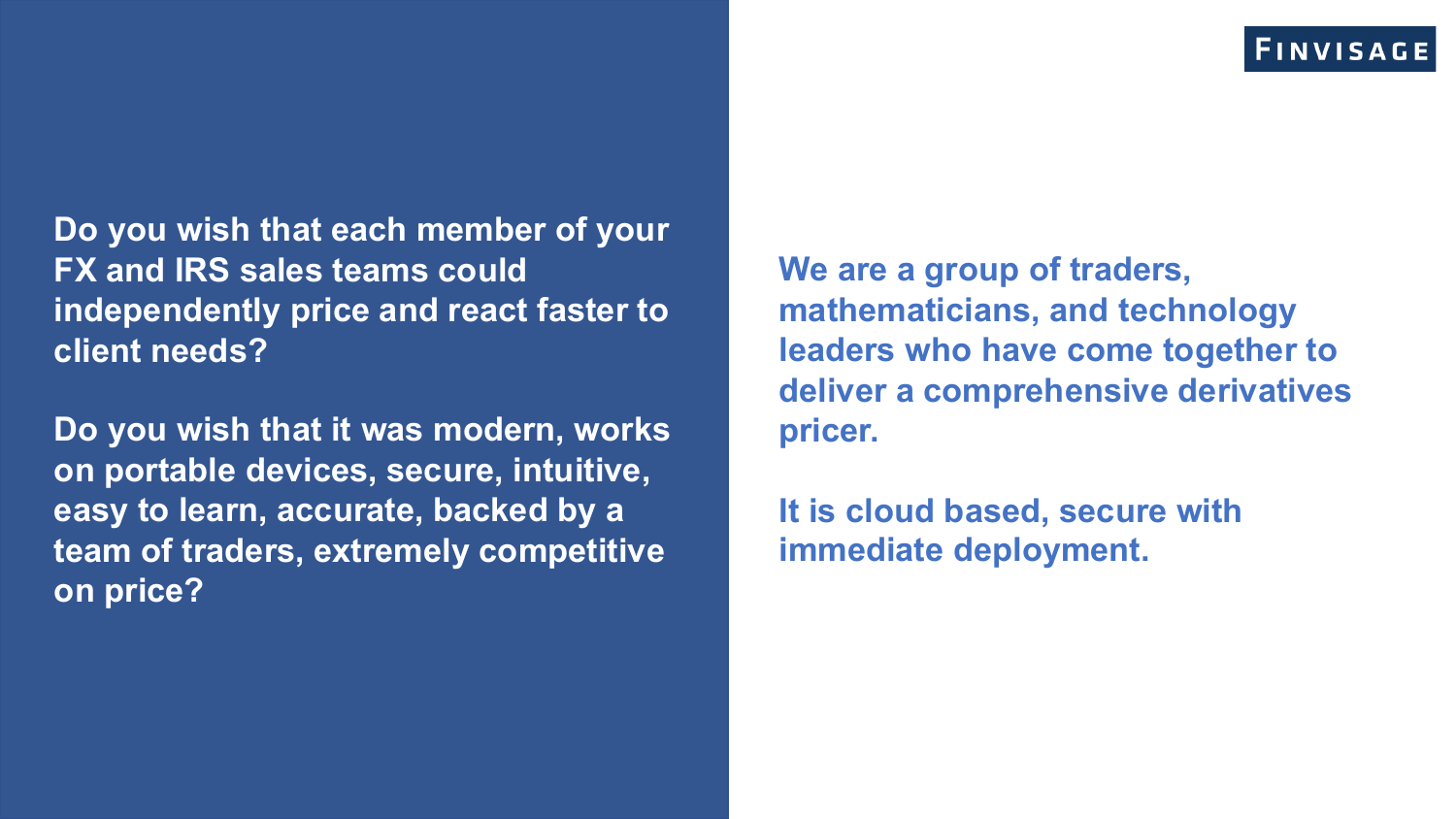#### **What all derivative types does it cover?**

- FX We cover Forwards, LTFX, Strips, Complex forwards, Call options, Put options, Call spreads, Put spreads, Collar, Seagull, European Knock-in, European Knock-out, extensive coverage of all major Target Accrual Redemption Forward structures, Barrier Options, KIKO style barrier options, Binary options. You also have the capability to create combinations and price them according to your structuring needs.
- Rates We cover swaps, currency swaps, caps, floors, swaptions
- Oil We cover Asian options, Asian swaps, differential swaps

#### **Who do you think will use it and why?**

Salespeople at banks on the financial markets desk will be users of Finvisage. They need to quote indicative prices multiple times to clients during their discussions to close a deal.

Finvisage will be used by them to structure a deal and arrive at an indicative price to be given to their client. They will only have to approach the trader once the deal is live. This will increase their engagement with their clients and increase traction and flow. Salespeople who are not at their desks will be able to fire up Finvisage on their tablets and give prices to their clients quickly.

#### **Is it accurate? Is there third-party validation?**

We are ex-traders from international banks with full knowledge of derivative pricing. We have also had our pricing independently verified by E&Y. If you have a Bloomberg terminal, we can run an independent test of our pricing comparing against that of Bloomberg on the same terms. We have successfully done this for clients who are currently using our system.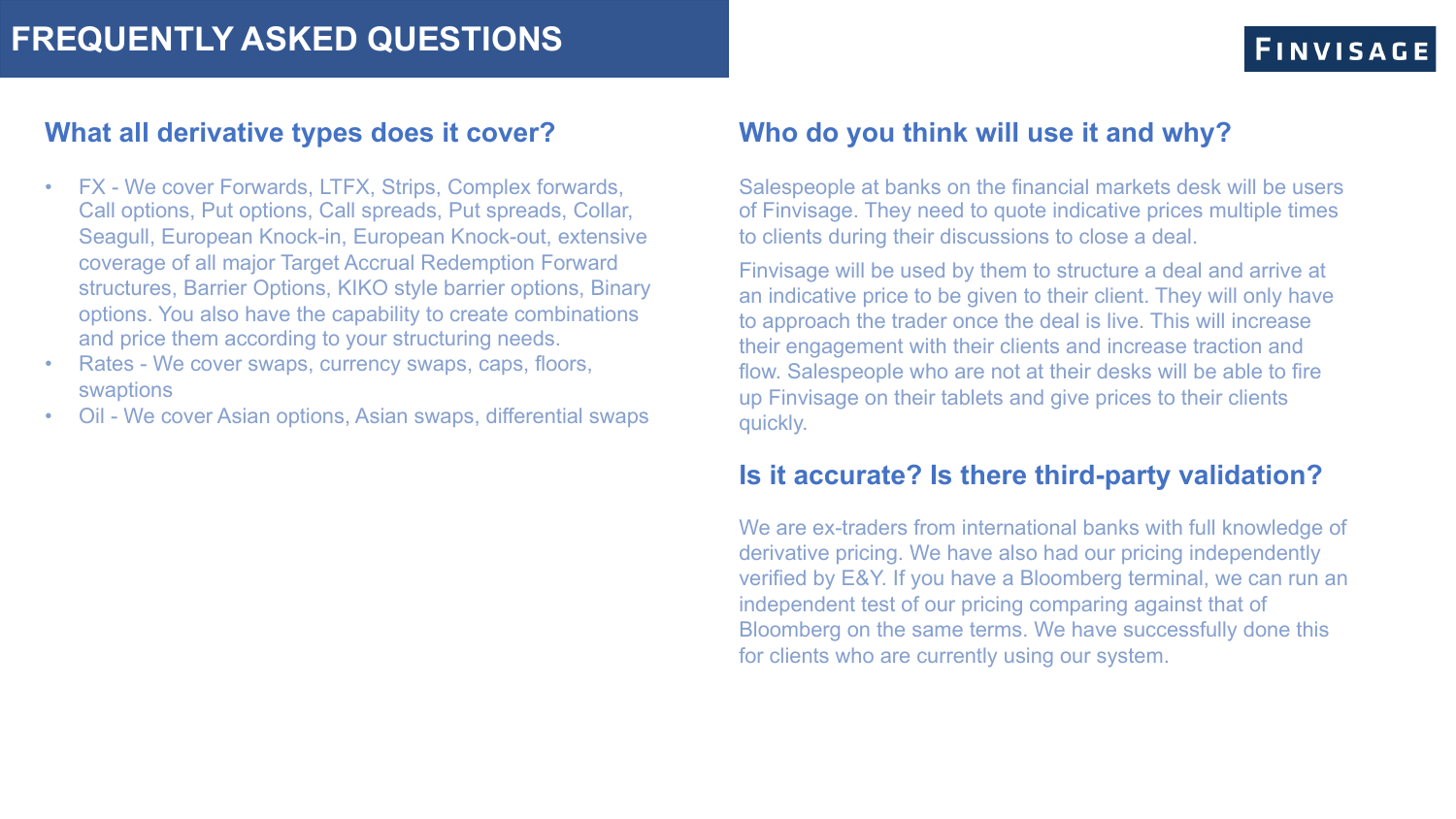### **FINVISAGE**

#### **Do you offer a trial**

Yes. We offer a free trial for 1 month

#### **What about market data**

- If you have a data subscription (e.g. Refinitiv, BBG) we can link to the same through APIs. This is at no extra cost.
- If you require us to provide market data, we have an arrangement with a leading market data provider. This is a popular option amongst our current clients as the overall package offers excellent value proposition for any banking client. Separate data licences are not required for each user.

#### **Can you build customised structures**

For clients with 25+ licences, we commit to building 5 new structures per year if we don't have them already in our library.

#### **Is my data safe**

Finvisage solution is cloud-hosted on Amazon Web Services, a highly secure and well-established environment. Many established SaaS companies (like Airbnb, Amplitude), financial firms (like Capital One), security firms (like Bitdefender) among others consider AWS cloud provider's security measures to be comprehensive enough to efficiently manage their core business. At Finvisage, we've taken further steps to keep our customers' data safe, by building an information security system in accordance with ISO 27001, an industry gold-standard, and by ensuring our internal practices are secure.

The data will be hosted in data centers located within your local region. Best practices including 256-bit encryption of data at rest and in transit will be followed.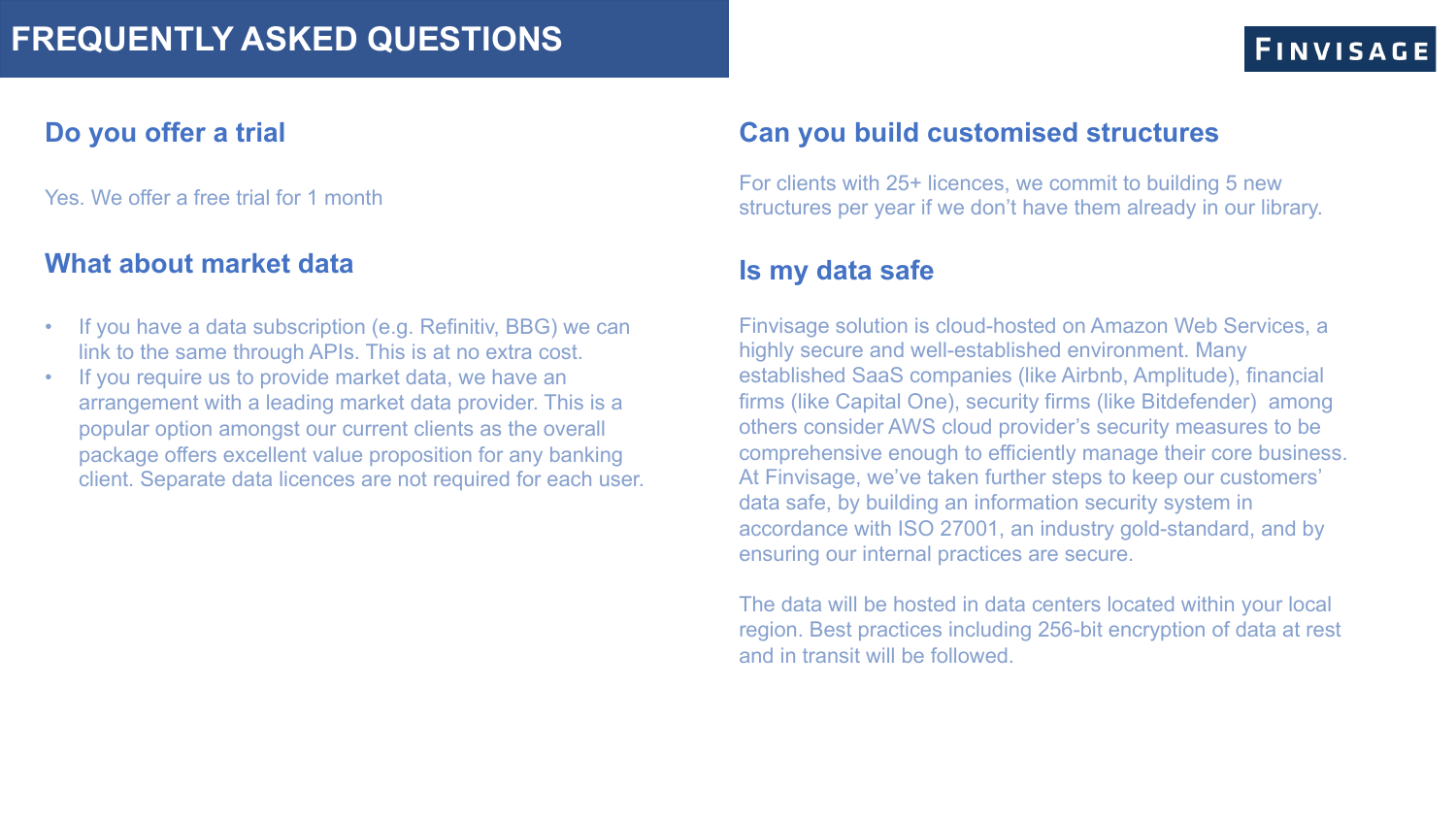#### **Can you host onsite**

If this is a requirement at your end, we can evaluate options of hosting the solution within your private cloud. We can understand your specific needs and find a mutually workable solution. Onsite hosting usually incurs extra charges.

#### **Are you as good as Superderivatives**

Finvisage solution offers pricing capabilities across a breadth of derivative structures from vanilla, options, exotics (TARF, barriers, KIKO etc.) These have been independently tested by various market experts. Over and above this, Finvisage stands out in terms of offering a very user friendly interface with easy to learn user flows.

#### **Can we add pre-agreed margins to quotes**

#### **What are the benefits**

- Sales team ability to make near real time quotes independently
- Better sales throughput
- Consistent price quotes based on bank market data
- Accessibility anytime, anywhere to make price quotes salesperson can be at home, in their car, on their desk, they will always have the FINVISAGE system at their fingertips
- Reduced effort/ increased bandwidth for traders sales desk to only approach the trader only when the trade is live.

#### **What kind of support do you offer**

We offer email, telephonic and online video support. You will have a contact person(s) assigned to connect directly for any issues. There are standard SLAs that we adhere to based on severity of the problem from critical to low.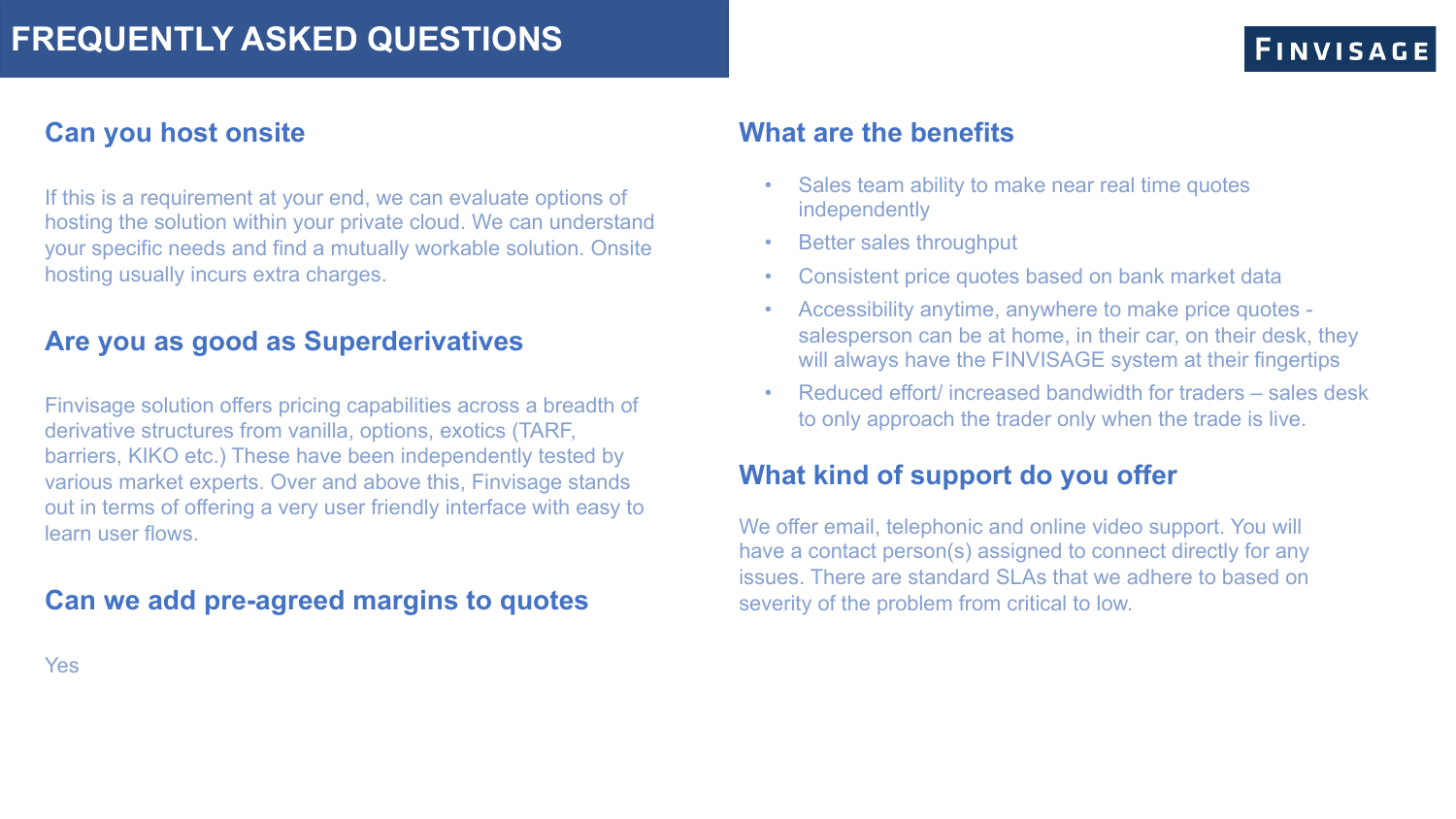#### **Why should we rely on a startup**

While our firm may be young, we are manned by very experienced industry professionals with 60+ years of combined experience in trading, technology and consulting in leading banks and Big 4 firms. Our product reflects that experience. It has been designed keeping in mind the end user and their ease of use.

Arshdeep, the CEO was an oil derivatives trader for Standard Chartered Bank in London managing the Global oil options book, which was the largest commodity trading book of the bank. He has traded over 100,000 oil option contracts in his career. After multiple quick promotions, he eventually became the lead trader for the Global Oil Options book.

#### **What are the successful use cases you have today**

- A leading Indian bank is using our solution for their sales team
- Experience advising a private UK airline on their hedging strategy
- A major Indian NBFC uses our systems for deal management and reporting
- A listed UK firm and well funded IoT startup are our clients managing their cash flows, hedges and connecting with brokers on our platform